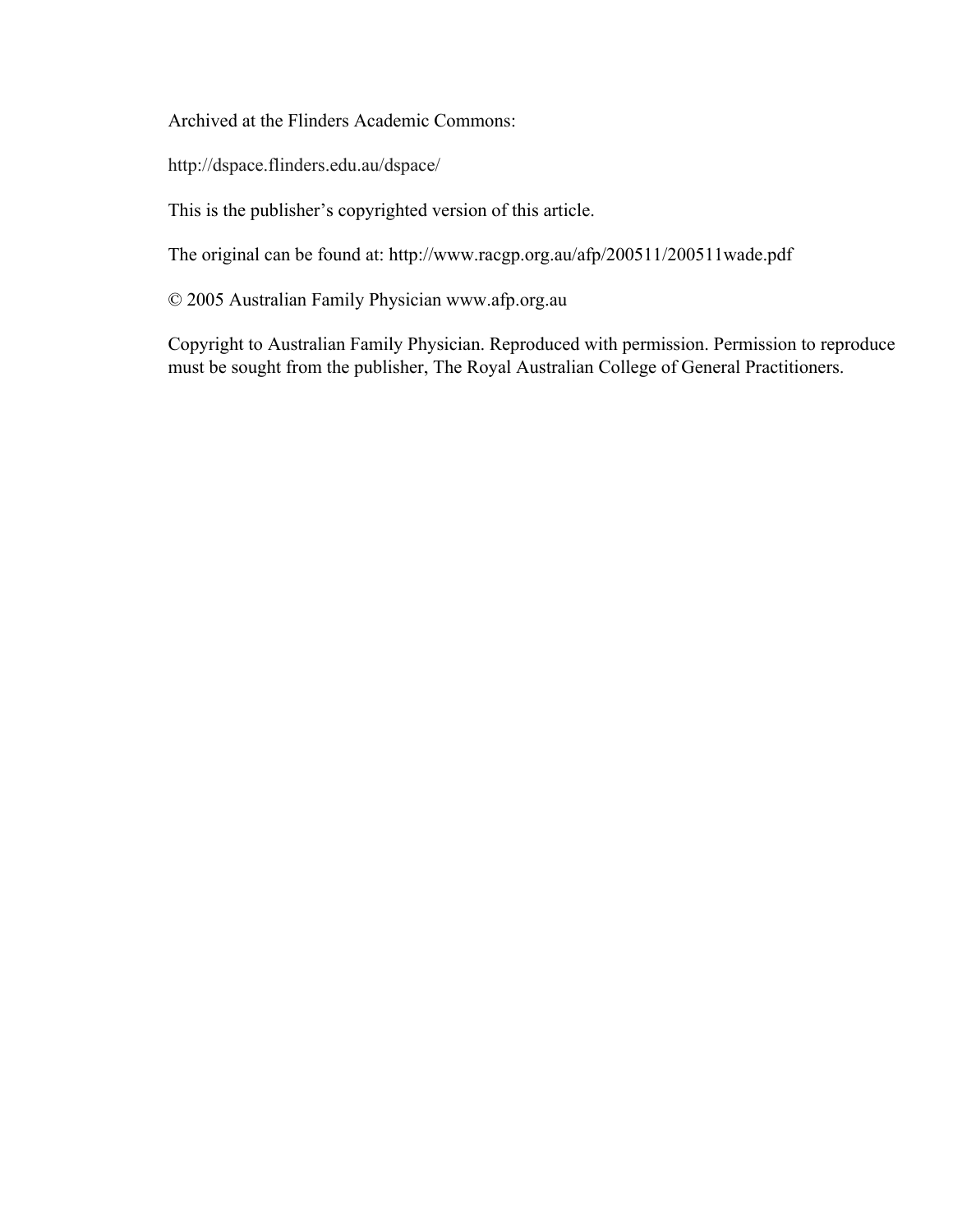The Identifying Depression as a Comorbid Condition (IDACC) study aimed to identify depressive symptoms in hospitalised cardiac patients and support management of depression in general practice.

#### **OBJECTIVE**

**BACKGROUND** 

This post hoc analysis of the IDACC trial examines the effectiveness and practicality of different forms of communication between hospital psychiatric services and general practitioners.

#### **METHODS**

We randomised 669 cardiac inpatients with depressive symptoms, identified with the Center for Epidemiological Studies Depression Scale (CES-D), to an intervention or usual care control group. Individual depression scores and depression management guidelines were sent to GPs of all intervention patients. Where possible, psychiatric advice was provided to the GP either by multidisciplinary enhanced primary care case conference or one-to-one telephone advice.

#### **RESULTS**

Multidisciplinary case conferences were implemented for only 24% of intervention patients. General practitioners received individual telephone advice in 40% of cases, and 36% received written information only. The psychiatrist telephone advice resulted in a significant reduction in the proportion of patients with moderate to severe depression 12 months after cardiac hospitalisation (19% vs. 35%). **DISCUSSION**

Screening, combined with psychiatrist telephone advice to GPs, was simple to organise and effective in reducing depression severity after cardiac admission.

**D**epression occurs concurrently with cardiac disease, and is an independent risk factor for adverse cardiac outcomes.1 However most cardiac patients with depression remain inadequately treated.<sup>2</sup> Treatment of depression in primary care can be improved by patient centred consultations bet ween general practitioners and psychiatrists.3,4 The Identifying Depression as a Comorbid Condition (IDACC) study was a prospective cohort study with a nested randomised controlled trial<sup>5,6</sup> that monitored depression in patients admitted to hospital for cardiac conditions, followed them for 12 months, and tested a GP focussed intervention designed to improve the detection and management of depression.

 This intervention included offering psychiatric advice to the GP through an enhanced primary care (EPC) multidisciplinary case conference, reimbursable under the Medicare Benefits Schedule. The other two components of the EPC package, health assessments and care planning, had a rapid uptake, but case conferencing has not. General practitioners feel the EPC items are 'more trouble than they are worth'.7 Barriers to uptake identified by GPs include compliance, work practice, and cultural barriers between general

# hospitalisation

# *The Identifying Depression as a Comorbid Condition (IDACC) study*

**Victoria Wade, FRACGP, MPsych, is former Director, Primary Mental Health Care Australian Resource Centre, Department of General Practice, Flinders University, South Australia. tori.wade@sadi.org.au**

**Frida Cheok, PhD, is Director, Clinical Information Program, South Australian Department of Health.** 

**Geoff Schrader, PhD, FRANZCP, is Senior Lecturer, Department of Psychiatry, University of Adelaide, South Australia.**

**Ann-Louise Hordacre, PhD, is Senior Research Officer, Population Research and Outcome Studies, South Australian Department of Health.**

**Julie Marker, BSc, GDPH, is project coordinator, Strategic Planning & Research, South Australian Department of Health.**

# Depression after cardiac

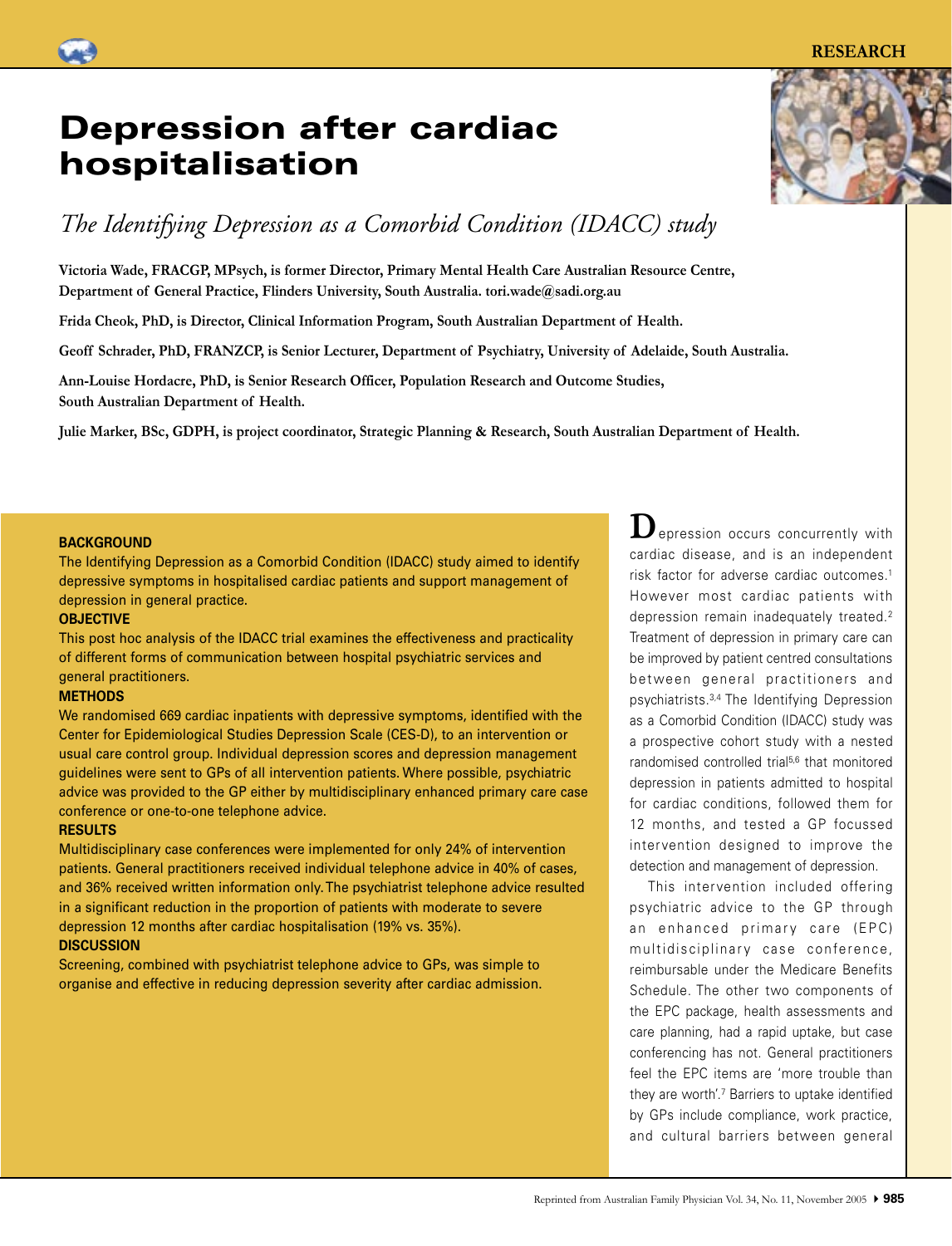practice and hospitals.8 Enhanced primary care has been a one-sided development, with many state funded services finding it difficult to participate because of time and staffing demands.<sup>9</sup>

 Analysis of the IDACC trial on the basis of 'intention to treat' has demonstrated benefit from the intervention.<sup>10</sup> Despite substantial support to implement multidisciplinary case conferences in the IDACC trial, it became evident early that they were difficult to implement, and two other forms of the intervention evolved: a telephone call to the GP from the study psychiatrist (GS), or written information alone. This article reports a post hoc analysis of the three forms of intervention against usual care.

## **Methods**

In four major public hospitals in Adelaide (South Australia) during the period August 2000 to June 2002, patients were recruited after the first day of an admission for myocardial infarction, unstable angina, arrhythmia, heart failure, coronary artery bypass graft surgery or angioplasty (Figure 1).5 Those who consented were given a set of questionnaires including the Center for Epidemiological Studies Depression scale (CES-D).11 Consistent with previous research, a cut-off score of CES-D ≥16 determined depression 'caseness' with CES-D 16– 26 indicating mild depression, and CES-D ≥27 moderate to severe depression.<sup>12,13</sup> Of the 1541 participants, 669 (43%) scored CES-D ≥16 and were randomised to the control (usual care) or intervention group. Randomisation was linked to the GP to ensure that the impact of GP education was specific to intervention GPs. Depression status of patients at 12 months was assessed by a mailed questionnaire, with nonrespondents receiving a postcard reminder, then an additional copy of the questionnaire, and

| Table 1. Follow up rate at 12 months |         |            |                    |            |                     |            |                             |          |  |  |
|--------------------------------------|---------|------------|--------------------|------------|---------------------|------------|-----------------------------|----------|--|--|
|                                      | Control |            | Intervention       |            |                     |            |                             |          |  |  |
|                                      |         |            | Case<br>conference |            | Telephone<br>advice |            | <b>GP</b> education<br>only |          |  |  |
|                                      |         | $n \ (\%)$ |                    | $n \ (\%)$ |                     | $n \ (\%)$ |                             | $n$ (%)  |  |  |
| Baseline cases                       | 338     |            |                    | 79 (24)    |                     | 132 (40)   |                             | 120 (36) |  |  |
| Died                                 | 19      | (6)        |                    | 5(6)       |                     | 7(5)       |                             | 10(8)    |  |  |
| Withdrew                             | 21      | (6)        |                    | 6(8)       |                     | 14 (11)    |                             | 15(13)   |  |  |
| Cases available at 12 months         | 298     | (88)       |                    | 68 (86)    |                     | 111 (84)   |                             | 95 (79)  |  |  |
| Nonresponse                          | 61      | (20)       | 11                 | (16)       |                     | 27 (24)    |                             | 23 (24)  |  |  |
| Follow up rate                       | 237     | (80)       | 57                 | (84)       |                     | 84 (76)    |                             | 72 (76)  |  |  |

#### **Table 2. Baseline characteristics of trial participants**

|                    | Control |      | Intervention       |      |                     |      |                             |      |
|--------------------|---------|------|--------------------|------|---------------------|------|-----------------------------|------|
|                    |         |      | Case<br>conference |      | Telephone<br>advice |      | <b>GP</b> education<br>only |      |
|                    | n       | (%)  | n                  | (%)  | n                   | (%)  | n                           | (%)  |
| Total              | 338     |      | 79                 |      | 132                 |      | 120                         |      |
| <b>Depression</b>  |         |      |                    |      |                     |      |                             |      |
| Mild               | 184     | (54) | 44                 | (56) | 75                  | (57) | 68                          | (57) |
| Moderate to severe | 154     | (46) | 35                 | (44) | 57                  | (43) | 52                          | (43) |
| Gender             |         |      |                    |      |                     |      |                             |      |
| Male               | 213     | (63) | 46                 | (58) | 88                  | (67) | 69                          | (58) |
| Female             | 125     | (37) | 33                 | (42) | 44                  | (33) | 51                          | (43) |
|                    |         |      |                    |      |                     |      |                             |      |

finally a telephone call. This achieved a follow up rate of 78% (Table 1).

 All intervention GPs received individual patient depression scores and an education pack 'Depression and heart disease: guidelines for management in general practice'6 posted out immediately after randomisation. Intervention patients were referred to the cardiac rehabilitation nurse and the psychiatry liaison registrar who saw the patient individually and recorded issues arising from consultations. Next, the trial coordinator attempted to arrange an EPC telephone case conference between the patient's GP, the cardiac nurse and the psychiatry registrar. The GP could claim a rebate of \$43.50 for participating in a case conference for 15–29 minutes. Psychiatry liaison registrars received an incentive payment of \$75 for every trial patient seen, and \$75 for every case conference completed. In two hospitals, these payments went directly to the registrar, and in the other two they were paid to the psychiatry department. During the case conference, the patient's depression screening score, and specific issues noted by the nurse and registrar were discussed. The intervention GPs were offered additional assistance in patient management, namely telephone advice from the psychiatrist on the project team, or fast-track referral for their patient to be seen either by the project psychiatrist, or the head of consultation-liaison psychiatry in the relevant hospital. Furthermore, intervention patients could be referred by their GP for 6–8 sessions of cognitive behaviour therapy (CBT), provided free of charge at one hospital location.

 If an EPC case conference could not be arranged, the GP was offered 'telephone advice' from the study team consultant psychiatrist. This discussion generally lasted 5–10 minutes, covering the patient's screening scores, the GP's knowledge of the patient history, general advice, and the offer of additional assistance in patient management, described above. If neither a case conference nor phone advice took place, the default intervention, 'GP education only',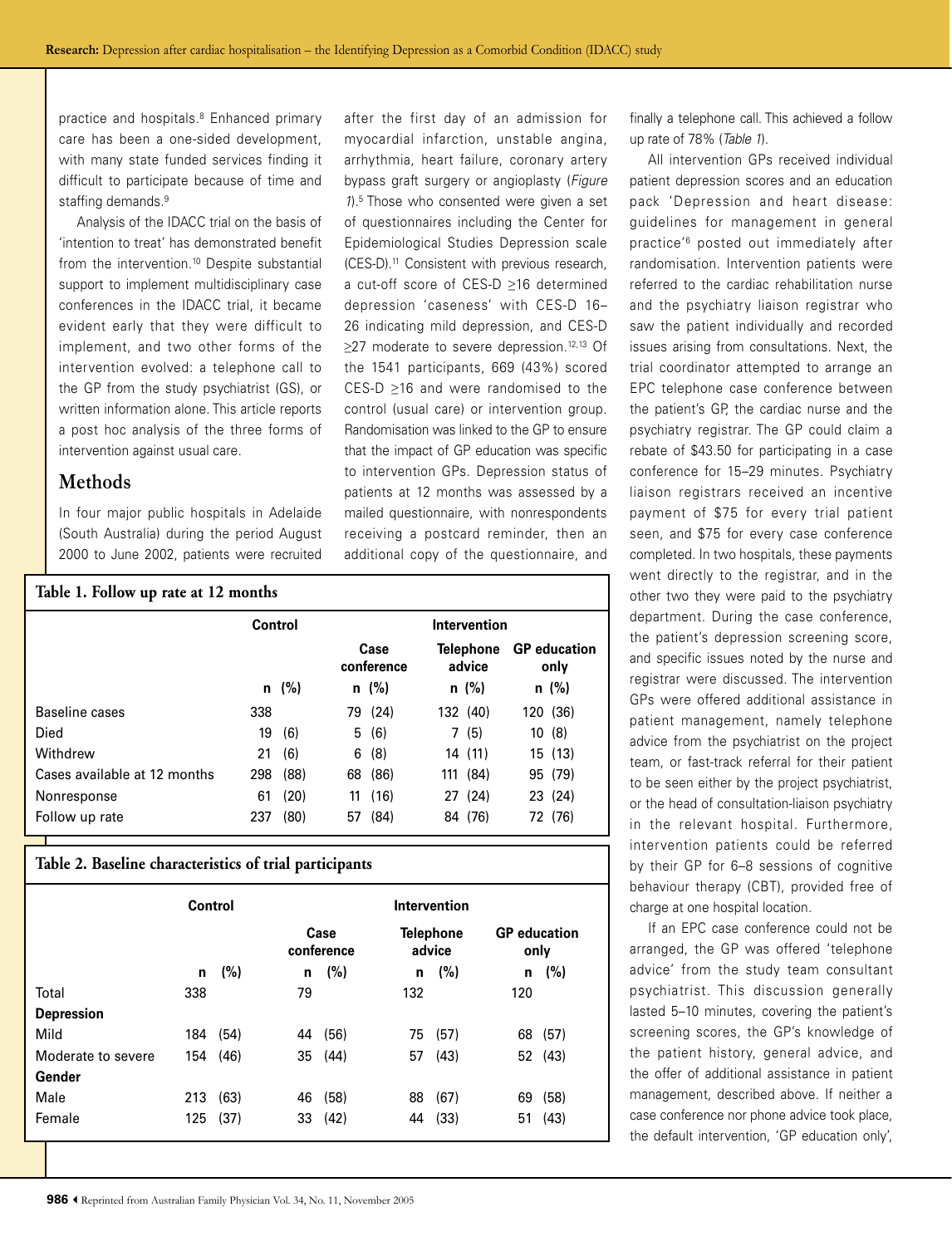comprised the education pack and patient's screening scores sent by post to the GP.

 Only a small proportion of GPs had more than one patient in the trial, and cluster analysis by GP was found to be redundant in a mixed model analysis.14 Depression severity at 12 months was analysed using chi-square tests, with  $p=0.017$  to correct for multiple post hoc comparisons. Results are presented as relative risk (RR) with 95% confidence interval (CI) and number needed to treat (NNT) to produce benefit in one patient.

 The IDACC study protocol was approved by the Human Research Ethics Committee of each participating hospital.

### **Results**

There was no difference between patients in the control group and the three forms of intervention on 20 baseline variables assessed (including demographic, self reported past history of cardiac or emotional health problems or risk factors, and hospital admission details). Nor was there any difference in the proportion of depressed patients or gender of patients across the three forms of the intervention (Table 2).

 Both psychiatry liaison and the cardiac rehabilitation nurses saw 102 patients during their hospital admission, of whom 79 had an EPC case conference (24% of the intervention group) (Figure 1). There was substantial variation in the frequency of psychiatry consultations between hospitals, but no increased uptake where psychiatry registrars were paid directly for their participation (Table 3). Reasons why case conferences did not occur when offered to the GP included: GP refusal to participate, patients died or withdrew consent before the case conference could take place, and scheduling difficulties. Telephone advice was offered to the GPs of the 252 patients; the 229 who were not reviewed by both psychiatry and rehabilitation staff, and 23 who were eligible for a case conference but did not reveive one. This advice was implemented in 132 cases; 40% of the total intervention group. Reasons for telephone

### **Table 3. Psychiatry liaison visits by hospital**

|              | <b>Psychiatry liaison visit</b> |            |     |      |       |
|--------------|---------------------------------|------------|-----|------|-------|
|              |                                 | Yes $(\%)$ | No. | (%)  | Total |
| Hospital A*  | 23                              | (22)       | 83  | (78) | 106   |
| Hospital B** | 58                              | (55)       | 48  | (38) | 106   |
| Hospital C*  | 18                              | (27)       | 49  | (73) | 67    |
| Hospital D** | 18                              | (35)       | 34  | (65) | 52    |
| Total        | 117                             | (35)       | 214 | (65) | 331   |

\* Financial incentives paid to psychiatry registrars

\*\* Financial incentives paid to psychiatry department

|                           | Moderate to severe<br>depression at 12 months |            |    |             | <b>RR (95% CI)</b>  | NNT<br>$(95% \text{ Cl})$ | р     |
|---------------------------|-----------------------------------------------|------------|----|-------------|---------------------|---------------------------|-------|
|                           |                                               | No $n$ (%) |    | Yes $n(\%)$ |                     |                           |       |
| Control (no intervention) | 155                                           | (65)       | 82 | (35)        |                     |                           |       |
| Case conference           | 41                                            | (72)       | 16 | (28)        | $1.2$ $(0.8-2.0)$   |                           | 0.348 |
| Telephone advice          | 68                                            | (81)       | 16 | (19)        | $1.8$ $(1.2 - 3.0)$ | 7 (4–24)                  | 0.008 |
| GP education only         | 51                                            | (71)       | 21 | (29)        | $1.2$ $(0.8-1.8)$   |                           | 0.392 |

**Table 4. Intervention effect at 12 months (control vs. intervention subgroup)** 

Italics indicate significant differences at  $p<0.017$ 

advice not being implemented included: GP unavailable when psychiatrist called, GP refusal to participate, patient died or withdrew before telephone advice could take place, no GP, or no reason recorded. 'GP education only' applied in 120 cases (36%) where no additional intervention could be delivered. Of the additional support offered to GPs, 10 patients were referred and received 'fast-track' psychiatrist appointments, while four were referred to, and three completed, a course of CBT.

 At 12 months, when the three forms of intervention were compared with the control group, only the psychiatrist telephone call led to a significant reduction in the proportion of patients with moderate to severe depression (CES-D ≥27), 19% vs. 35% (RR: 0.55, 0.34– 0.86), NNT 7 (4–24) (Figure 2).

# **Discussion**

This study confirms the high prevalence of depression among hospitalised cardiac patients. A previous analysis of the IDACC

randomised control trial on the basis of 'intention to treat' has demonstrated a clinically meaningful effect of targeted psychiatry liaison with GPs.10 However, this post hoc analysis indicates that a telephone call from a psychiatrist to the GP was easier to organise and more effective in reducing depression severity of the patients than an EPC case conference.

 Major barriers to implementing EPC case conferences became apparent shortly after this study commenced. As well as GP barriers, there were problems within the hospitals; large differences in the numbers of patients reviewed by consultation liaison psychiatry across the four hospitals suggest that hospital culture, work practices, and psychiatry registrar workload were factors. In the public hospital system, as clinical units are organised in multidisciplinary teams, it has often been assumed that EPC case conferences with GPs would be easily implemented. However, multidisciplinary teamwork generally occurs within defined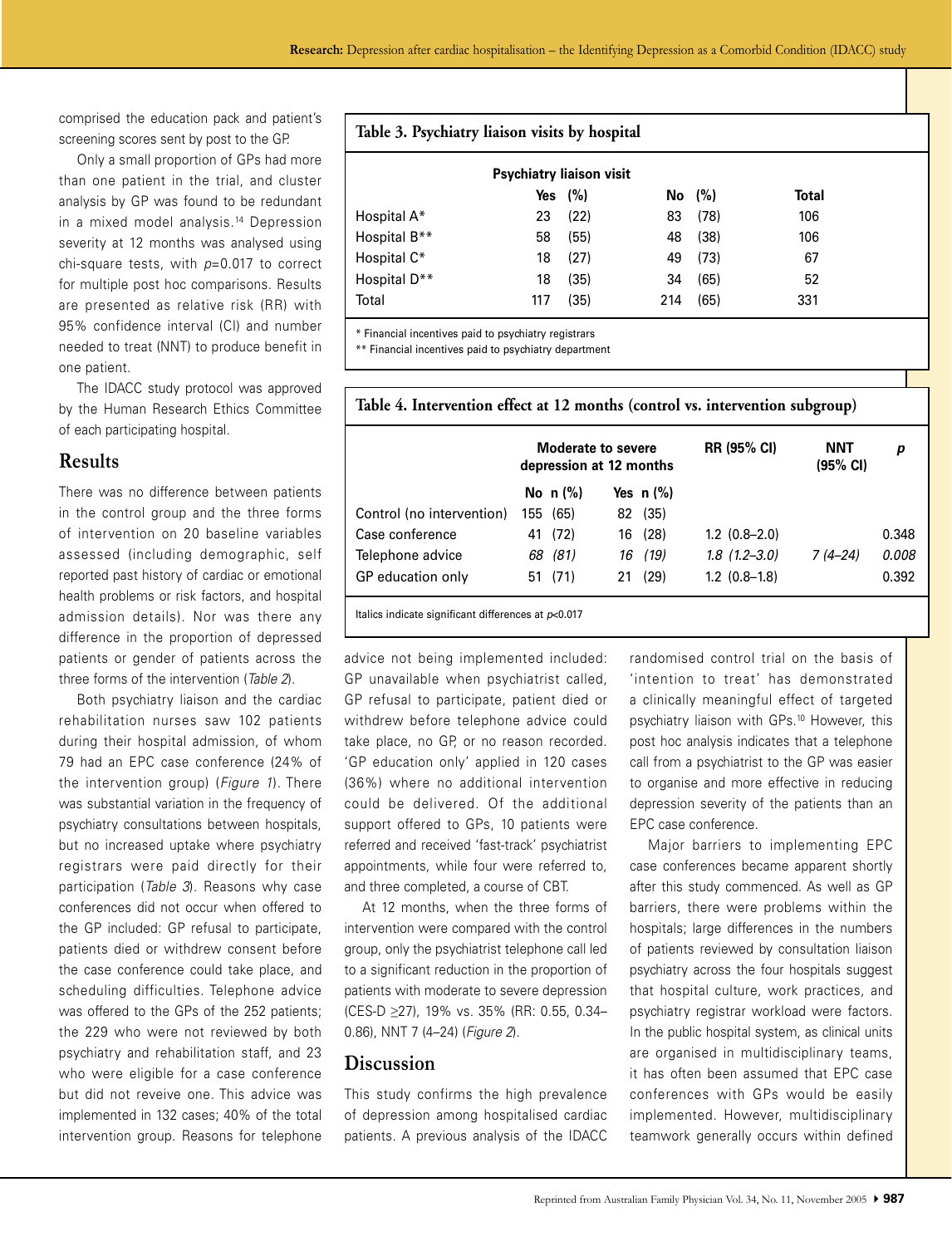





Figure 2. Depression severity at 12 months Depression category: not depressed (CES- $D \leq 15$ , mild depression (CES-D 16-26), moderate to severe depression (CES-D  $\geq$ 27)

clinical areas, and scheduling joint consultations across disciplines, even as part of a research protocol, was difficult. A phone call from the consultant psychiatrist to the GP of the depressed patients was much easier to achieve.

Of note, there was a low uptake of the additional assistance offered to GPs, with very few patients being referred for either further psychiatric review or a course of CBT. This is consistent with findings of Buchan and Boldy,<sup>15</sup> that GPs rarely made referrals for mental health problems until their own resources were exhausted and the situation became urgent.

There are shortcomings of these findings: post hoc analyses are not hypothesis driven, we did not use a randomly allocated comparison of different methods of providing psychiatric advice, and those GPs who accepted the intervention may have differed from those who declined, even though the different patient groups were comparable in demographic characteristics.

As brief telephone contact between GPs and an experienced psychiatrist was the only form of intervention significantly better than usual care, this suggests that future efforts should be aimed at providing GP assistance in this direct manner. As the high prevalence of depression in cardiac patients is well documented and can be treated, we recommend that this simple intervention be